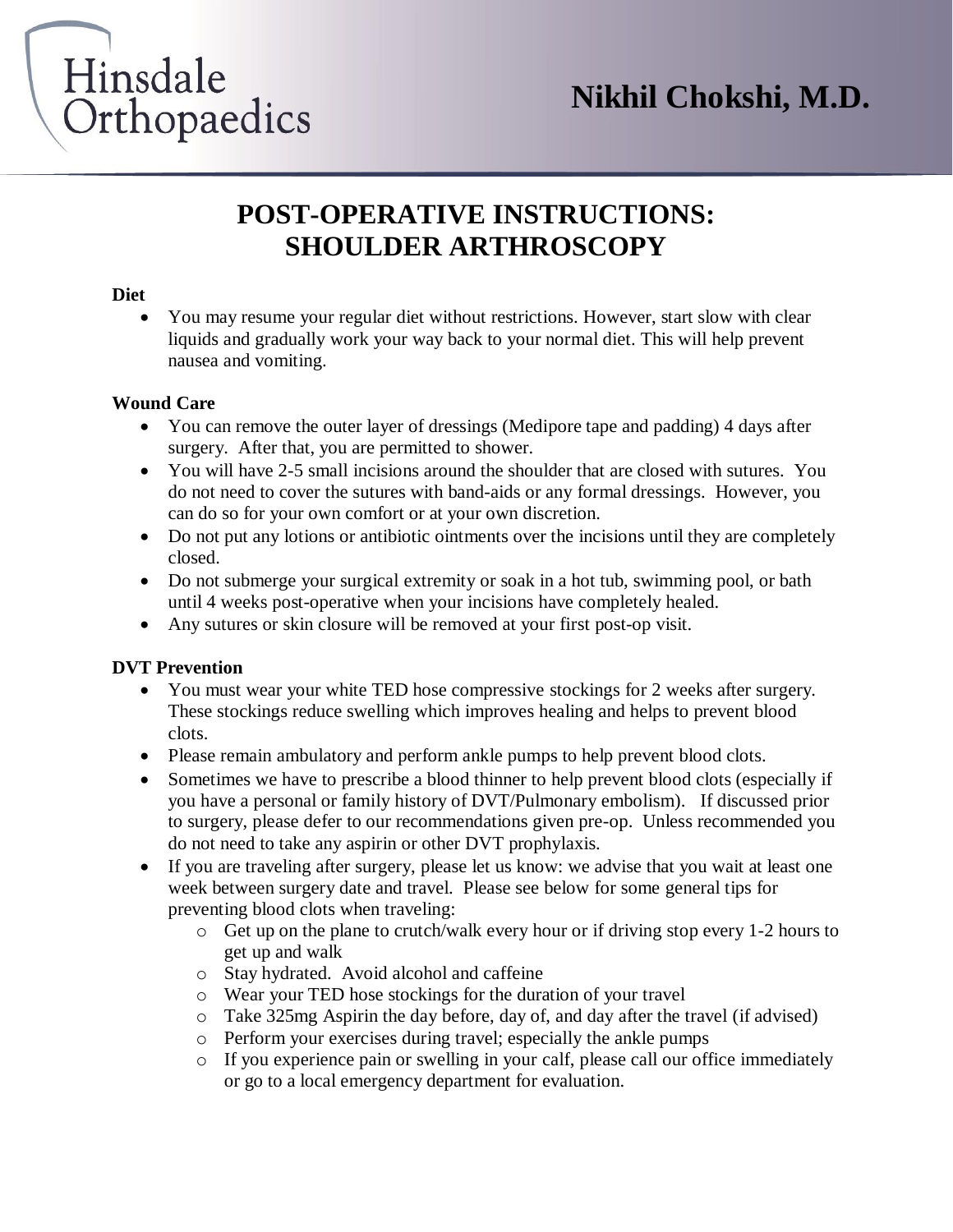# Hinsdale Orthopaedics

#### **Post-Operative Activity and Weight Bearing**

- Your sling is to be worn AT ALL TIMES until your block wears off. After that, use the sling as needed for comfort and when in crowds of people to protect from bumps or impact. You are permitted to perform shoulder pendulums and elbow range of motion as tolerated. Please refrain from lifting, reaching, and picking up any item over 5 pounds.
	- o EXCEPTION: REPAIRS. YOU WILL BE GIVEN MODIFIED INSTRUCTIONS WITH WEIGHTBEARING RESTRICTIONS.
- Keep the surgical extremity elevated with the hand higher than the elbow and pointed towards the ceiling to avoid swelling into the hand and fingers.
- You may find it more comfortable and easier to sleep in a reclined position after surgery. This can be accomplished by sleeping on a few pillows or sleeping in a recliner chair.
- Do not drive; we will discuss a return to driving at your first post-op appointment.
- Perform the exercises included in this packet (or that you were instructed at pre-op visit) 3-4 times a day for 10 minutes each session unless otherwise instructed. Begin them the day after surgery.
- You may find in your blue surgical folder an order for physical therapy; if so please begin 2-3 days after surgery. If there is no order for physical therapy present in this folder, arrangements will be made at your first post-op appointment.

#### **Cold Therapy**

- Ice should be used to help reduce pain and swelling. Use it as often as possible the first 3 days after surgery, alternating 20 minutes on and 20 minutes off. After the third day, use it at least 3-5 times a day for 20 minutes until pain and swelling have resolved.
- When icing after your surgical dressing has been removed, do not put ice directly over healing skin. Use a barrier between to prevent any contact burns.
- Usage of an ice machine is at your own risk. Please read all instructions prior to purchasing or using one as the instructions differ by make and model.

#### **Pain Medication**

- Take your pain medication as prescribed. This usually means 1 tablet every 4 hours for mild pain or 2 tablets every 4-6 hours for more severe pain. Do not take any additional Tylenol when taking these narcotic medications.
- You can also use over-the-counter NSAIDS once you are eating well. They will help to reduce pain, swelling, and stiffness. We recommend that you transition to either Aleve or Ibuprofen (following dosage on the bottle) when your pain is manageable.
- Narcotic pain medication can cause constipation if taken regularly. We have prescribed stool softeners. You can also take, fiber bars, Metamucil, or prune juice.
- You are not permitted to drive while taking your narcotic pain medication.
- The pain medication can cause nausea so always take it with food.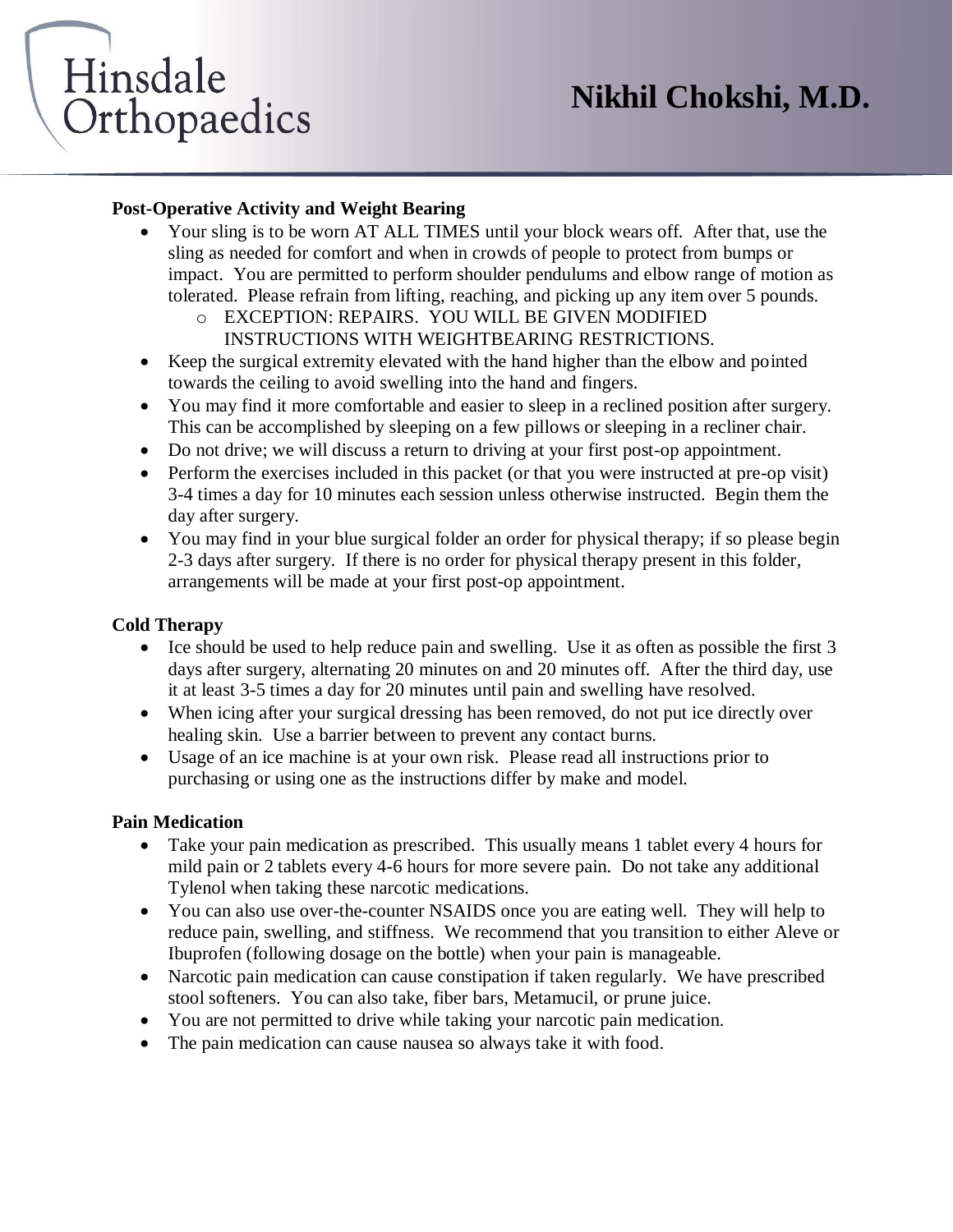## **Nikhil Chokshi, M.D.**

# Hinsdale Orthopaedics

**\*\***Effective in 2014: Federal regulation prevents the ability to call or fax post-operative medications to pharmacies (including refills). **Every prescription must be an original and picked up in person**: we cannot fax or call in these medications to your pharmacy.

**\*\***Please call **a minimum of 24 hours prior to needing additional medications** in order to provide you with the handwritten copy. **All requests for prescriptions prior to the weekend must be received by Thursday at noon**. Failure to plan accordingly and contact our office prior to needing a refill may prevent you from obtaining your medication.

#### **Nerve Blocks for Anesthesia**

• Nerve blocks last approximately 12-24 hours. You may notice tingling on occasion after the block wears off. This usually resolves in several days but if persists please call our office. As you begin to regain sensation please take your pain medication before the block completely wears off; this helps you stay ahead of your pain.

#### **Notify the Office if you Experience the Following**

- Flu-like symptoms, nausea/vomiting, temperature of 101.5 degrees or higher, severe chills; foul odor, redness, or increased tenderness or drainage from the incision. These are signs of a possible infection. You may need to report to an Emergency Room.
- Hot tender area or unusually large amounts of swelling in either calf or other area of the leg; chest pain, shortness of breath or coughing up blood. These are signs of a possible blood clot and you may need to report to an Emergency Room or call an ambulance.
- **If you have any other URGENT problem,** call the office (815) 744-4551 Monday through Friday during regular office hours or report to an emergency room.

#### **Follow-up**

• You should already have your post-operative appointment scheduled; this should be scheduled for 10-14 days after your surgery date. Please call the office with any questions or to confirm your appointment at (815) 741-5200.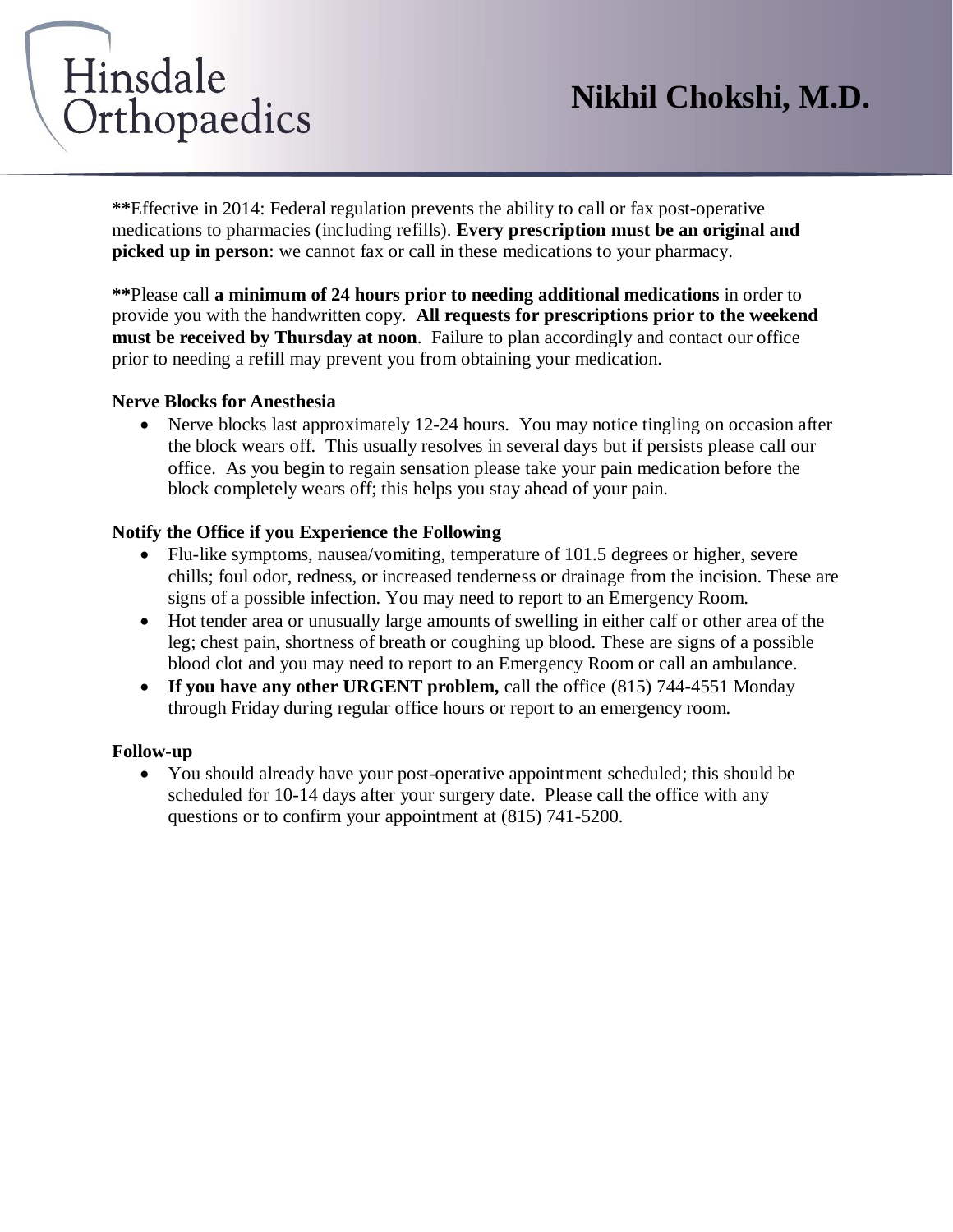

## **Nikhil Chokshi, M.D.**

#### **HOME EXERCISES: Begin the day after surgery. Perform 3-4 x a day.**

#### **Scapular Retractions**



Sitting with good posture. Gently bring scapular blades together. Ice shoulder 15-20 min. to reduce Hold 10 seconds. 15-20 times. 3-4 x a day swelling. 3-4 x a day.



#### **Active Elbow Range of Motion**



Standing or sitting with sling off. Gently bend the elbow up (hand toward your shoulder) and then straighten your elbow (hand toward your side). Do 30 repetitions. Repeat exercise 5-6 times, 3-4 times per day.

**Biceps precautions: No straightening past 90 degrees for 3 weeks (we will inform you if this is the case)**



#### **Washing:**

This position will allow you to clean under your arm.

- 1. Gently remove your surgical arm from the sling and let it dangle in front of your body (PENDULUM exercise).
- 2. Lean your trunk towards the surgical shoulder while keeping your involved arm slightly in front of body. Use a damp washcloth to clean the area.